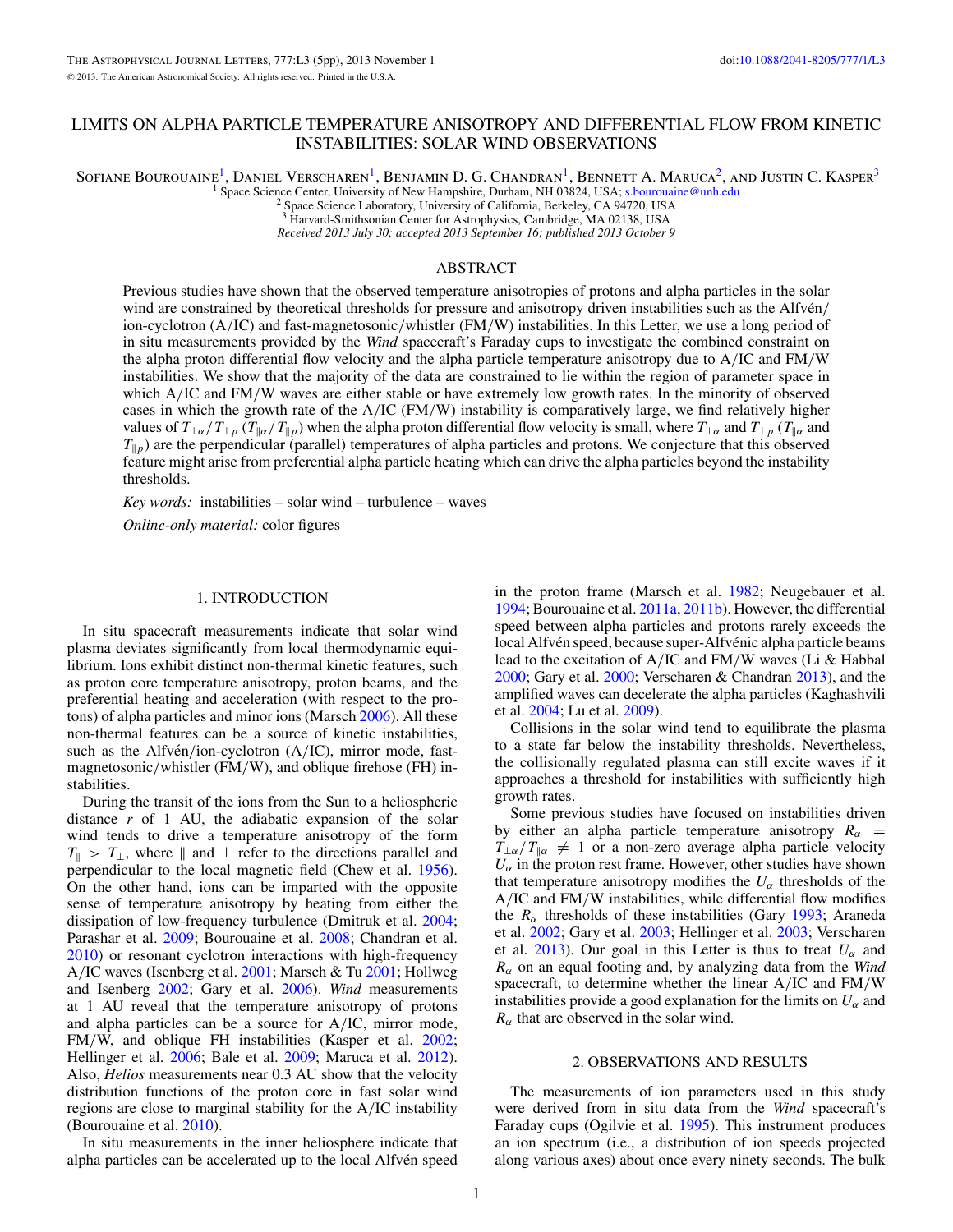<span id="page-1-0"></span>parameters (e.g., density, flow velocity, and temperature) of the protons and alpha particles can be deduced from each spectrum by fitting a model velocity distribution function for each species (Kasper [2002;](#page-3-0) Kasper et al. [2006\)](#page-3-0). Perpendicular and parallel temperature components can be separated using measurements of the local magnetic field, which are available from *Wind*'s Magnetic Field Investigation (Lepping et al. [1995\)](#page-3-0).

For this study, we use the dataset of ion parameters produced by Maruca [\(2012,](#page-4-0) Chapter 4), who processed nearly 4*.*8 million *Wind* ion spectra (i.e., all spectra from the spacecraft's launch in late 1994 through mid-2010) with a fully-revised fitting code. These revisions dramatically improved the code's analysis of temperature anisotropy and differential flow (especially during periods of significant fluctuations in the background magnetic field) (Maruca & Kasper [2013\)](#page-4-0). Nevertheless, only about 2*.*1 million of the spectra processed were included in the final dataset due to two sets of selection requirements. First, a spectrum needed to have been measured at a time when *Wind* was well outside the Earth's bow shock (i.e., actually in the solar wind). The spacecraft, especially during the early part of its mission, spent significant amounts of time exploring the Earth's magnetosphere. Second, the fit results had to be of high quality as gauged by reduced- $\chi^2$ , uncertainty in the fit parameters, and other metrics. The most frequent cause for this second criterion not being met was low alpha particle signal (from, e.g., low densities or high temperatures).

To study the instabilities resulting from a combination of relative drift and temperature anisotropy of alpha particles, we restrict our data analysis to solar wind intervals in which  $3 \leq T_\alpha/T_p \leq 5$ . The selected interval of  $T_\alpha/T_p$  represents the typical range of variation of the ratio alpha-to-proton temperature in weakly collisional solar wind streams (Kasper et al. [2008\)](#page-3-0). Also, our selection is consistent with the theoretical value of  $3 \lesssim T_\alpha/T_p \lesssim 5$  used below to determine the threshold values for the drift–anisotropy instabilities.

Using Kennel & Wong's [\(1967\)](#page-3-0) expression for the growth rate *γ* of weakly growing waves, Verscharen et al. [\(2013\)](#page-4-0) derived approximate analytic expressions for the instability thresholds of A*/*IC and FM*/*W waves taking into account both the alpha proton drift and alpha particle temperature anisotropy. For this calculation, they assumed that the wavevector **k** is parallel to the background magnetic field  $\mathbf{B}_0$  and took the alpha particles (protons) to have a bi-Maxwellian (Maxwellian) distribution. We note at this point that some authors refer to the parallel FM*/*W instability as the *parallel FH instability*. Verscharen et al. [\(2013\)](#page-4-0) validated their analytic results by comparing them to numerical solutions of the hot plasma dispersion relation. For the parameters we consider in this Letter the minimum value of  $U_{\alpha}$  needed to excite the A/IC instability is given by (see Verscharen et al. [\(2013\)](#page-4-0) for further details)

$$
U_{\text{A/IC}} = v_{\text{A}} - \sigma (R_{\alpha} - 1) w_{\parallel \alpha} - \frac{v_{\text{A}}^2}{4\sigma w_{\parallel \alpha} R_{\alpha}}, \quad (1)
$$

where  $w_{\parallel j} = (2k_B T_{\parallel j}/m_j)^{1/2}$  is the parallel thermal speed and  $m_i$  the mass per particle of species *j*. The minimum value of  $U_\alpha$ needed to excite the parallel FM*/*W instability is

$$
U_{\text{FM}/\text{W}} = v_{\text{A}} - \sigma (1 - R_{\alpha}) w_{\parallel \alpha} + \frac{v_{\text{A}}^2}{4\sigma w_{\parallel \alpha} R_{\alpha}}.
$$
 (2)

The value of the dimensionless quantity  $\sigma$  in these equations depends very weakly upon the alpha-to-proton density ratio



**Figure 1.** Distribution of data in the  $U_\alpha - w_{\parallel \alpha}$  plane, where  $U_\alpha$  is the alpha proton drift speed and  $w_{\parallel \alpha}$  is the parallel alpha particle thermal speed. The number of measurements in each bin is shown by the color bars on the right. The top panel is the subset of the data in which  $1.1 < T_{\perp\alpha}/T_{\parallel\alpha} < 1.3$ , and the bottom panel is the subset of the data in which  $1.3 < T_{\perp\alpha}/T_{\parallel\alpha} < 1.5$ . The short dashed lines are plots of the A*/*IC instability threshold (Equation (1)) with  $T_{\perp\alpha}/T_{\parallel\alpha} = 1.2$  (top panel) and  $T_{\perp\alpha}/T_{\parallel\alpha} = 1.4$  (bottom panel). The long dashed (solid) line corresponds to parameter combinations for which the maximum A/IC growth rate is  $\gamma = 10^{-3} \Omega_p$  ( $\gamma = 3 \times 10^{-3} \Omega_p$ ), where again  $T_{\perp\alpha}/T_{\parallel\alpha} = 1.2$  in the top panel and  $T_{\perp\alpha}/T_{\parallel\alpha} = 1.4$  in the bottom panel. (A color version of this figure is available in the online journal.)

 $n_{\alpha}/n_{\rm p}$  and the exact definition of the instability threshold. In this Letter, we use the values of  $\sigma$  for which Equations (1) and (2) correspond to growth rates of  $10^{-4}\Omega_p$  (where  $\Omega_p$  is the proton cyclotron frequency) in a plasma with  $n_{\alpha}/n_{\rm p} = 0.05$ . These values are  $\sigma = 2.4$  in Equation (1) and  $\sigma = 2.1$  in Equation (2) (Verscharen et al. [2013\)](#page-4-0). In addition to these approximate analytic instability thresholds, we use numerical solutions of the hot plasma dispersion relation to find contours in different parameter planes (e.g., the  $U_{\alpha} - w_{\alpha}$  plane) corresponding to various values of the maximum A*/*IC or FM*/*W growth rate. To solve the linear dispersion relation we used the following parameters:  $n_{\alpha}/n_{\text{p}} = 0.05$ ,  $T_{\text{e}} = T_{\text{p}}$ ,  $R_{\text{p}} = 1$ ,  $T_{\parallel \alpha} = 4T_{\text{p}}$ , and  $v_A/c = 10^{-4}$ , where *c* is the speed of light. We plot some of these contours in the figures below. As shown by Verscharen et al. [\(2013\)](#page-4-0), Equations (1) and (2) correspond closely to the numerical contours with  $\gamma = 10^{-4} \Omega_p$ , except for the portion of the analytic curve for  $U_{A/IC}$  at small  $w_{\alpha}/v_A$  in Figure 1 where  $U_{A/IC}$  decreases as  $w_{\alpha}/v_A$  decreases, which is not reproduced in the numerical solutions.

In Figure 1, we compare the theoretical instability threshold of the A*/*IC wave with the subsets of the *Wind* measurements in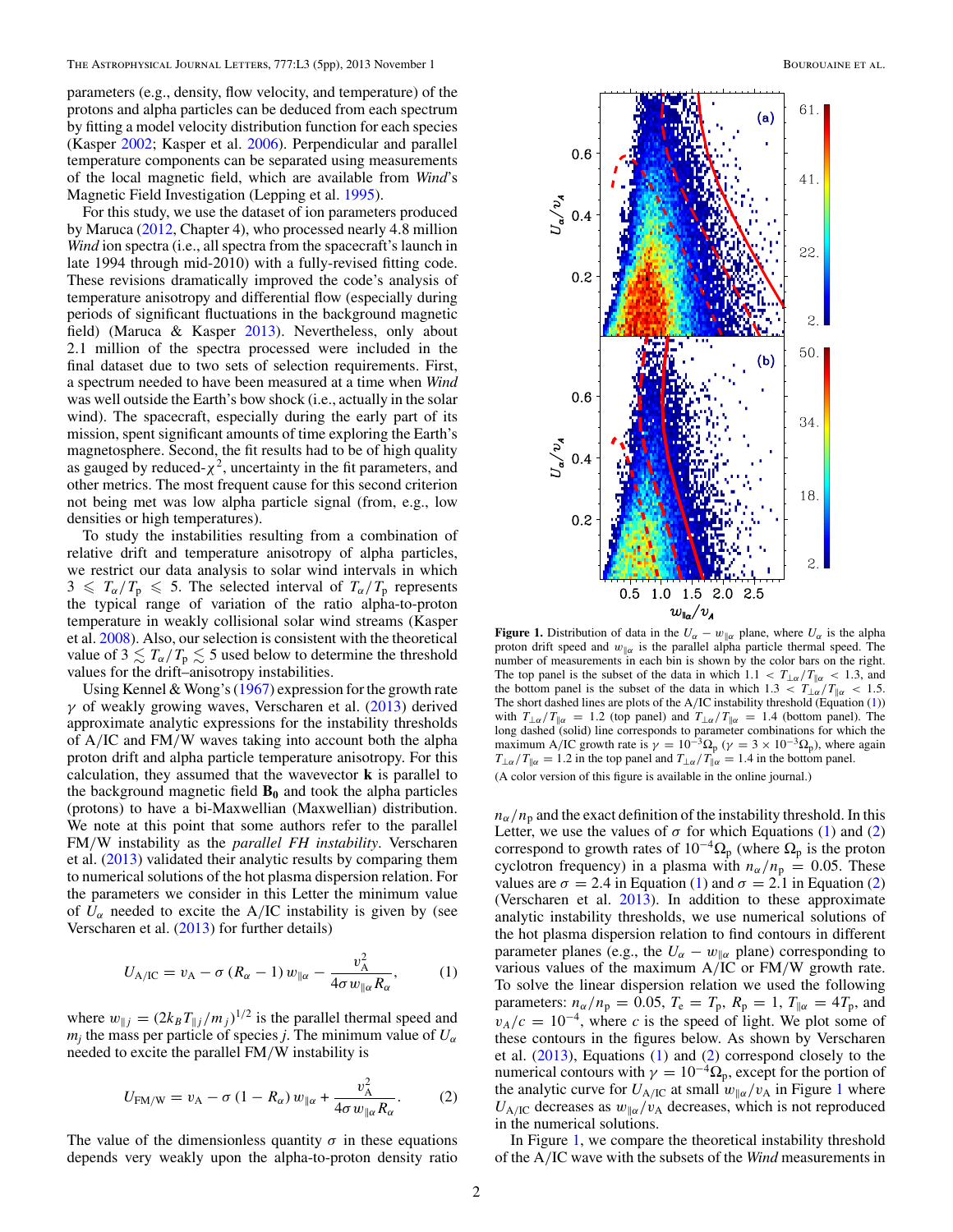

**Figure 2.** Distribution of data in the  $U_\alpha - w_{\parallel \alpha}$  plane, where  $U_\alpha$  is the alpha proton drift speed and  $w_{\parallel\alpha}$  is the parallel alpha particle thermal speed. The number of measurements in each bin is shown by the color bars on the right. The top panel is the subset of the data in which  $0.7 < T_{\perp \alpha}/T_{\parallel \alpha} < 0.9$ , and the bottom panel is the subset of the data in which  $0.45 < T_{\perp\alpha}/T_{\parallel\alpha} < 0.55$ . The short dashed lines are plots of the FM/W instability threshold (Equation [\(1\)](#page-1-0)) with  $T_{\perp\alpha}/T_{\parallel\alpha} = 0.8$  (top panel) and  $T_{\perp\alpha}/T_{\parallel\alpha} = 0.5$  (bottom panel). The long dashed (solid) line corresponds to parameter combinations for which the maximum FM/W growth rate is  $\gamma = 10^{-3} \Omega_p$  ( $\gamma = 3 \times 10^{-3$ *T*⊥*α* / *T*<sub> $\alpha$ *</sub> = 0.8 in the top panel and <i>T*<sub>⊥*α*</sub> / *T*<sub> $\alpha$ </sub> = 0.5 in the bottom panel.</sub> (A color version of this figure is available in the online journal.)

which  $1.1 < T_{\perp\alpha}/T_{\parallel\alpha} < 1.3$  (top panel) and  $1.3 < T_{\perp\alpha}/T_{\parallel\alpha} <$ 1*.*5 (bottom panel). We also plot curves corresponding to maximum A/IC growth rates of  $10^{-3} \Omega_p$  and  $3 \times 10^{-3} \Omega_p$ . When  $1.1 < T_{\text{L}\alpha}/T_{\text{R}\alpha} < 1.3$ , the large majority of the data is constrained by the analytic threshold in Equation [\(1\)](#page-1-0), corresponding to a maximum A*/*IC growth rate of 10−<sup>4</sup>Ωp. When  $1.3 < T_{\text{L}\alpha}/T_{\text{R}\alpha} < 1.5$ , the large majority of the data are constrained to lie below the curve corresponding to a maximum A/IC growth rate of  $10^{-3} \Omega_p$ . Moreover, the curves corresponding to constant maximum growth rates have approximately the same slope as the contours of the probability distribution function (PDF) of the *Wind* data at  $w_{\parallel \alpha} \gtrsim v_A$ .

In Figure 2, we plot the instability threshold of the FM*/*W wave from Equation [\(2\)](#page-1-0) along with the subsets of the *Wind* data in which  $0.7 < T_{\text{L}\alpha}/T_{\text{R}\alpha} < 0.9$  (top panel) and  $0.45 < T_{\perp\alpha}/T_{\parallel\alpha} < 0.55$  (bottom panel). We also plot curves corresponding to maximum FM/W growth rates of  $10^{-3} \Omega_p$  and  $3 \times 10^{-3} \Omega_p$ . When  $0.7 < T_{\perp \alpha}/T_{\parallel \alpha} < 0.9$ , the majority of the data have values of  $U_\alpha$  smaller than the threshold value *U*<sub>FM/W</sub> in Equation [\(2\)](#page-1-0). When  $0.45 < T_{\perp \alpha}/T_{\parallel \alpha} < 0.55$ , a small



**Figure 3.** Isocontours of constant maximum growth rate  $\gamma$  for the mirror mode instability with  $\gamma = 10^{-3} \Omega_p$  when  $R_\alpha = 1.2$  (diamonds) and  $R_\alpha = 1.4$ (squares). Isocontours of constant maximum growth rate *γ* for the oblique FH mode with  $\gamma = 10^{-3} \Omega_p$ , when  $R_\alpha = 0.8$  (filled dots) and  $R_\alpha = 0.5$  (asterisks). (A color version of this figure is available in the online journal.)

fraction of the data satisfies  $U_{\alpha} > U_{FM/W}$ , but the majority of the data is constrained to lie below the curve corresponding to  $\gamma = 10^{-3} \Omega_p$ . In addition, the curves of constant maximum growth rates and the contours of the PDF at  $w_{\parallel \alpha} \gtrsim v_A$  have similar slopes.

We note that the constant-*γ* contours for the parallel A*/*IC and FM*/*W instability thresholds do not coincide with the contours of the data distribution at small  $w_{\alpha}/v_{\rm A}$  in Figures [1](#page-1-0) and 2, where the upper bound on  $U_{\alpha}$  is approximately proportional to *w*<sub>*llα*</sub>. The reason for this upper bound on  $U_{\alpha}$  at small  $w_{\alpha}/v_{A}$  is not clear from our analysis.

Two other instabilities driven by pressure anisotropies are the mirror mode and the oblique FH instabilities (Hellinger & Matsumoto [2002;](#page-3-0) Pokhotelov et al. [2004;](#page-4-0) Stix [1992\)](#page-4-0). If the temperature anisotropy crosses the instability threshold of the mirror mode or the oblique FH instability, the unstable mode shows maximum growth rate at a non-vanishing angle between the wavevector *k* and the background magnetic field  $B_0$ . The frequencies of these oblique instabilities in the proton frame are purely imaginary if  $U_\alpha = 0$ , and the real parts of the frequencies slowly increase with increasing  $U_{\alpha}$ . In Figure 3 we plot numerically determined isocontours of constant maximum growth rates  $\gamma$  for both the mirror mode instability and the oblique FH instability in the  $w_{\parallel}/v_A$ - $U_{\alpha}/v_A$  plane for two different values of  $R_{\alpha}$ . The points represent parameter combinations for which the particular mode has  $\gamma = 10^{-3} \Omega_p$  at one wavevector only and has lower  $\gamma$  at all other wavevectors. Both the analytical thresholds and the isocontours with  $\gamma$  = 10−<sup>3</sup>Ω<sup>p</sup> for the A*/*IC and FM*/*W instabilities are much closer to the data distribution in parameter space than the isocontours for the oblique instabilities (compare Figure 3 to Figures [1](#page-1-0) and 2). Furthermore, the threshold of the mirror mode instability hardly depends on the value of  $U_\alpha$ , and the slopes of the lines in Figure 3 are very different from the slopes of the outer contours of the data distribution plotted in Figures [1](#page-1-0) and 2. Therefore, we conclude that the oblique instabilities seem not to limit the alpha temperature anisotropy in the presence of alpha drift in our cases.

We now turn to a consideration of the preferential heating of alpha particles near the thresholds of the A*/*IC and FM*/*W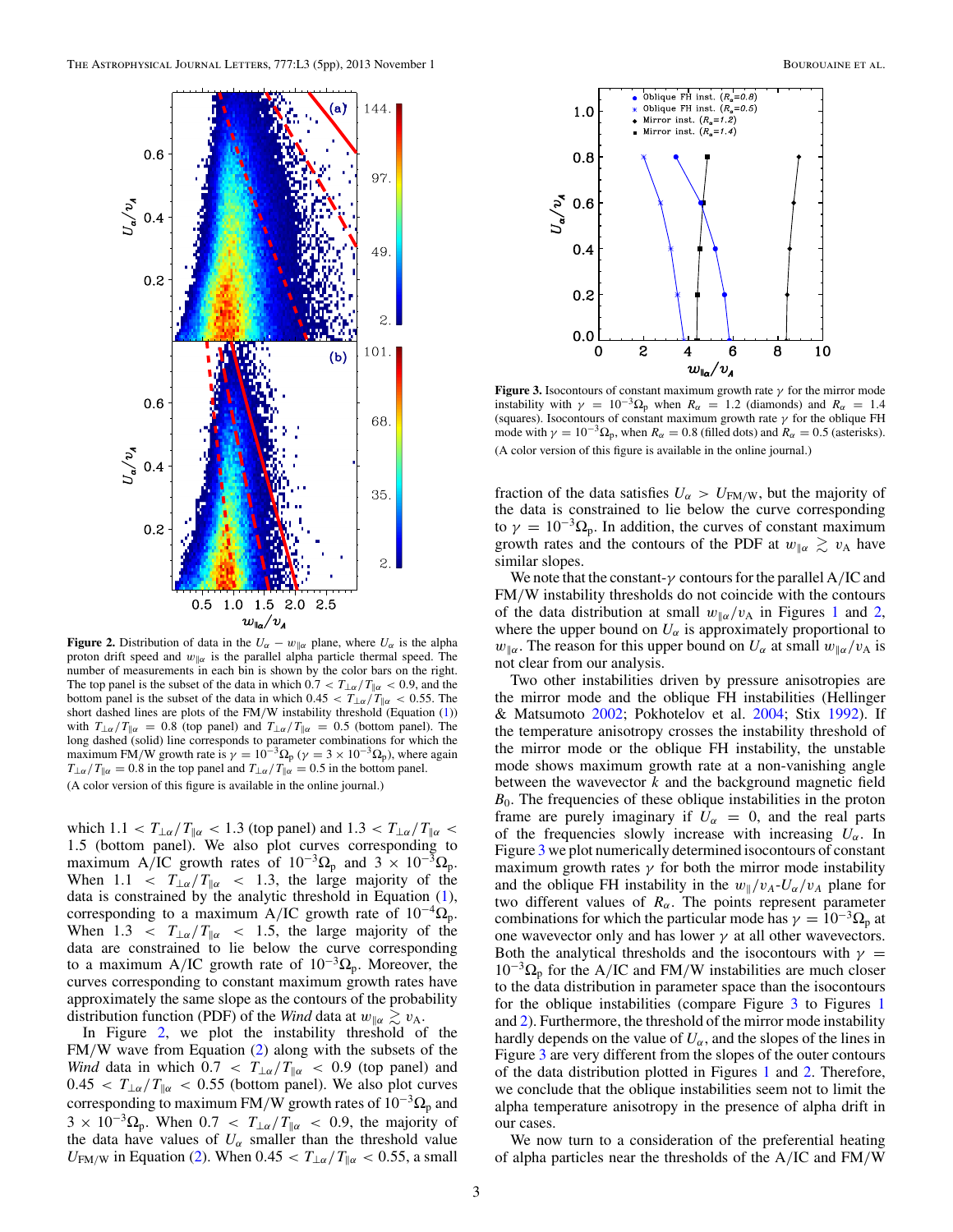<span id="page-3-0"></span>

**Figure 4.** (a) Number of spectra in each bin. Average values of (b)  $T_{\perp\alpha}/T_{\perp p}$ , and (c)  $T_{\parallel \alpha}/T_{\parallel p}$  are given by the color bars on the right. The upper red solid line (red dashed line) represents parameter values for which the maximum growth rate of the mirror mode (A/IC) instability is  $\gamma = 10^{-2} \Omega_p$ . The lower black solid line (black dashed line) represents parameter values for which the maximum growth rate of the oblique FH (FM/W) instability is  $\gamma = 10^{-2} \Omega_p$ .

(A color version of this figure is available in the online journal.)

instabilities. For this part of our analysis, we select all data points from the full *Wind* data set between 1994 and mid-2010 for which  $U_{\alpha} < 0.1 v_{A}$ .

In Figure 4 we order the data as a function of  $\beta_{\parallel \alpha}$  and  $T_{\perp \alpha}/T_{\parallel \alpha}$ (where  $\beta_{\parallel \alpha} = 2n_{\alpha}k_B T_{\parallel \alpha} \mu_0 / B_0^2$ ). The curves in Figure 4 are contours of constant maximum growth rate  $\gamma = 10^{-2} \Omega_p$ using the analytical fitting formula (8) of Maruca et al. [\(2012\)](#page-4-0) assuming isotropic proton temperature,  $n_{\alpha} = 0.05n_{\rm p}$  and equal parallel thermal speeds of alpha particles and protons. The curves we plot thus serve primarily to indicate the vicinity of the many different growth rate contours that would apply to this data set. In the top panel of Figure 4, we plot the data distribution as a function of  $\beta_{\parallel \alpha}$  and  $\overline{R_{\alpha}}$ . In the panels (b) and (c) of Figure 4, we plot the average value of  $T_{\perp \alpha}/T_{\perp p}$  and  $T_{\parallel \alpha}/T_{\parallel p}$ , respectively. These plots show that the ratio  $T_{\perp \alpha}/T_{\perp p}$  $(T_{\alpha}/T_{\beta})$  is relatively higher near the threshold of the A/IC (FM/W) instability than elsewhere in the  $(\beta_{\parallel \alpha} - T_{\perp \alpha}/T_{\parallel \alpha})$  plane. This observational finding for alpha particles, to the best of our knowledge, has not been reported before. However, Maruca et al. [\(2011\)](#page-4-0) reported a similar finding for protons. Although we do not focus on the origin of the enhanced alpha particle temperatures in this study, we note that cyclotron heating and stochastic heating models can explain the preferential heating of alpha particles to temperatures exceeding the proton temperature (Isenberg & Vasquez 2007; Kasper et al. 2013; Chandran et al. 2013).

#### 3. CONCLUSIONS

By analyzing *Wind* measurements of solar wind streams, we find that the alpha particle differential flow is limited to values comparable to the instability thresholds of A*/*IC and FM*/*W waves. Importantly, these thresholds depend upon the temperature anisotropy of the alpha particles. In contrast to the  $U_{\alpha}$  thresholds of beam instabilities in isotropic-temperature plasmas, which are  $\geq v_A$ , the thresholds of the A/IC and FM/W instabilities can be significantly smaller than  $v_A$  when  $T_{\perp\alpha} \neq T_{\parallel\alpha}$  and when  $w_{\parallel\alpha} \gtrsim v_A$ . Our findings support previous suggestions that A/IC and FM/W instabilities limit the alpha particle differential flow in the solar wind. Our results also emphasize the importance of treating differential flow and temperature anisotropy on an equal footing when  $w_{\parallel \alpha} \gtrsim v_A$ , since these properties are of comparable importance for these instabilities.

Within the subset of the data in which  $U_{\alpha} < 0.1 v_{A}$ , we find strong preferential heating of alpha particles relative to protons for conditions under which the A*/*IC and FM*/*W instabilities occur. When the plasma is near the threshold of the A*/*IC instability,  $T_{\perp\alpha}/T_{\perp p}$  is unusually large. On the other hand, when the plasma is near the threshold of the FM*/*W instability,  $T_{\alpha}/T_{\beta}$  is unusually large. This suggests that exceptionally strong perpendicular (parallel) heating is the reason why, in a small fraction of the small- $U_\alpha$  data, alpha particles are in the A*/*IC-unstable (FM*/*W-unstable) region of parameter space.

We thank Kris Klein for his helpful discussions. This work was supported in part by NASA grants NNX11AJ37G and NNS12AB27G.

### REFERENCES

- Araneda, J. A., ViñAs, A. F., & Astudillo, H. F. 2002, [JGR,](http://dx.doi.org/10.1029/2002JA009337) [107, 1453](http://adsabs.harvard.edu/abs/2002JGRA..107.1453A)
- Bale, S. D., Kasper, J. C., Howes, G. G., et al. 2009, PhRvL, [103, 211101](http://adsabs.harvard.edu/abs/2009PhRvL.103u1101B)
- Bourouaine, S., Marsch, E., & Neubauer, F. M. 2008, [ApJL,](http://dx.doi.org/10.1086/592243) [684, L119](http://adsabs.harvard.edu/abs/2008ApJ...684L.119B)
- Bourouaine, S., Marsch, E., & Neubauer, F. M. 2010, GeoRL, [37, 14104](http://adsabs.harvard.edu/abs/2010GeoRL..3714104B)
- Bourouaine, S., Marsch, E., & Neubauer, F. M. 2011a, [ApJL,](http://dx.doi.org/10.1088/2041-8205/728/1/L3) [728, L3](http://adsabs.harvard.edu/abs/2011ApJ...728L...3B)
- Bourouaine, S., Marsch, E., & Neubauer, F. M. 2011b, [A&A,](http://dx.doi.org/10.1051/0004-6361/201117866) [536, A39](http://adsabs.harvard.edu/abs/2011A&A...536A..39B)
- Chandran, B. D. G., Li, B., Rogers, B. N., Quataert, E., & Germaschewski, K. 2010, [ApJ,](http://dx.doi.org/10.1088/0004-637X/720/1/503) [720, 503](http://adsabs.harvard.edu/abs/2010ApJ...720..503C)
- Chandran, B. D. G., Verscharen, D., Quataert, E., et al. 2013, [ApJ,](http://dx.doi.org/10.1088/0004-637X/776/1/45) [776, 45](http://adsabs.harvard.edu/abs/2013ApJ...776...45C)
- Chew, G. F., Goldberger, M. L., & Low, F. E. 1956, [RSPSA,](http://dx.doi.org/10.1098/rspa.1956.0116) [236, 112](http://adsabs.harvard.edu/abs/1956RSPSA.236..112C)
- Dmitruk, P., Matthaeus, W. H., & Seenu, N. 2004, [ApJ,](http://dx.doi.org/10.1086/425301) [617, 667](http://adsabs.harvard.edu/abs/2004ApJ...617..667D)
- Gary, S. P. 1993, Theory of Space Plasma Microinstabilities (Cambridge: Cambridge Univ. Press)
- Gary, S. P., Yin, L., & Winske, D. 2006, [JGR,](http://dx.doi.org/10.1029/2005JA011552) [111, 6105](http://adsabs.harvard.edu/abs/2006JGRA..111.6105G)
- Gary, S. P., Yin, L., Winske, D., Ofman, L., Goldstein, B. E., & Neugebauer, M. 2003, [JGR,](http://dx.doi.org/10.1029/2002JA009654) 108, 1068
- Gary, S. P., Yin, L., Winske, D., & Reisenfeld, D. B. 2000, GeoRL, [27, 1355](http://adsabs.harvard.edu/abs/2000GeoRL..27.1355G)
- Hellinger, P., & Matsumoto, H. 2002, [JGR,](http://dx.doi.org/10.1029/1999JA000297) [105, 10519](http://adsabs.harvard.edu/abs/2000JGR...10510519H)
- Hellinger, P., Trávníček, P., Kasper, J. C., & Lazarus, A. J. 2006, GeoRL, [33, 9101](http://adsabs.harvard.edu/abs/2006GeoRL..33.9101H)
- Hellinger, P., Trávníček, P., Mangeney, A., & Grappin, R. 2003, [GeoRL,](http://dx.doi.org/10.1029/2003GL017855) [30, 1959](http://adsabs.harvard.edu/abs/2003GeoRL..30.1959H)
- Hollweg, J. V., & Isenberg, P. A. 2002, [JGR,](http://dx.doi.org/10.1029/2001JA000270) 107, 1147
- Isenberg, P. A., Lee, M. A., & Hollweg, J. V. 2001, [JGR,](http://dx.doi.org/10.1029/2000JA000099) [106, 5649](http://adsabs.harvard.edu/abs/2001JGR...106.5649I)
- Isenberg, P. A., & Vasquez, B. J. 2007, [ApJ,](http://dx.doi.org/10.1086/521220) [668, 546](http://adsabs.harvard.edu/abs/2007ApJ...668..546I)
- Kaghashvili, E. K., Vasquez, B. J., Zank, G. P., & Hollweg, J. V. 2004, [JGR,](http://dx.doi.org/10.1029/2004JA010382) 109, 12101
- Kasper, J. C. 2002, PhD thesis, Massachusetts Institute of Technology
- Kasper, J. C., Lazarus, A. J., & Gary, S. P. 2002, [GeoRL,](http://dx.doi.org/10.1029/2002GL015128) [29, 1839](http://adsabs.harvard.edu/abs/2002GeoRL..29.1839K)
- Kasper, J. C., Lazarus, A. J., & Gary, S. P. 2008, PhRvL, [101, 261103](http://adsabs.harvard.edu/abs/2008PhRvL.101z1103K)
- Kasper, J. C., Lazarus, A. J., Steinberg, J. T., Ogilvie, K. W., & Szabo, A. 2006, [JGR,](http://dx.doi.org/10.1029/2005JA011442) 111, 3105
- Kasper, J. C., Maruca, B. A., Stevens, M. L., & Zaslavsky, A. 2013, PhRvL, [110, 091102](http://adsabs.harvard.edu/abs/2013PhRvL.110i1102K)
- Kennel, C. F., & Wong, H. V. 1967, JPlPh, [1, 75](http://adsabs.harvard.edu/abs/1967JPlPh...1...75K)
- Lepping, R. P., Acūna, M. H., Burlaga, L. F., et al. 1995, SSRv, [71, 207](http://adsabs.harvard.edu/abs/1995SSRv...71..207L)
- Li, X., & Habbal, S. R. 2000, [JGR,](http://dx.doi.org/10.1029/1999JA000259) [105, 7483](http://adsabs.harvard.edu/abs/2000JGR...105.7483L)
- Lu, Q., Du, A., & Li, X. 2009, [PhPl,](http://dx.doi.org/10.1063/1.3116651) [16, 042901](http://adsabs.harvard.edu/abs/2009PhPl...16d2901L)
- 
- Marsch, E. 2006, LRSP, [3, 1](http://adsabs.harvard.edu/abs/2006LRSP....3....1M)